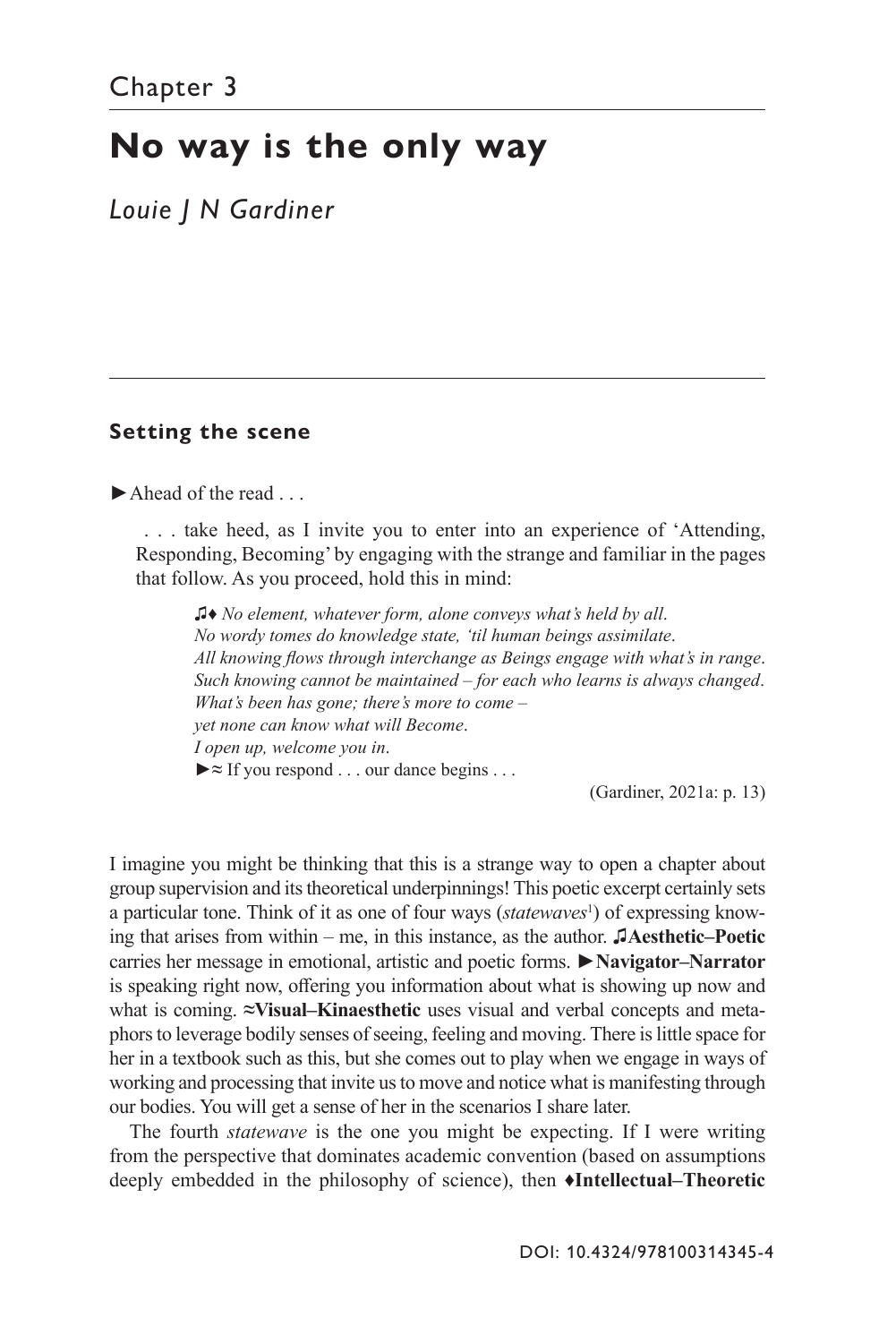would dominate, drawing upon prior knowledge from other sources. In communicating through third-person forms of expression, she would absent her personhood as if there were no person there (e.g. using 'it', 'there is'); and she might be inclined to tip into strident assertions suggesting knowledge from books represents (the) truth, rather than simply recognising those contributions as different people's explanations for what they encounter in the world.

Now, if I were to only give space for ♦**Intellectual–Theoretic**, I would diminish or negate all other dimensions of what it is, for me, to be a human being, being human with all of my being. This, I believe, would not serve you as a supervisor working with coaches individually and in groups, and it would not serve our developing profession.

The burgeoning of the coaching industry<sup>2</sup> calls on us as supervisors to resource ourselves so we may better nurture its practitioners. Something in me shifted when my supervisees (mostly practising coaches) asked me to share what, why and how I was doing what I did. I realised I had knowing (which they wanted to access), but at the time I could not clearly express my philosophical and theoretical grounding. I wanted to be able to pass on what I was doing, and that meant being able to comprehend and talk about what has been *enforming*<sup>3</sup> my ever-emerging, integrating praxis. Eventually, the discomfort of the tension building in me tipped me into undertaking a doctorate.

I now find myself better equipped to manifest, represent and articulate what is mine to pass on.<sup>4</sup> Yet I say this humbly. If I know one thing for sure, it is this: '*No way is the only way*'. Our worldviews/paradigms (assumptions about the world, life, people, etc.) affect the way we see, understand and engage with all we encounter. We resonate with those whose worldview is similar to our own. Discordance arises when different worldviews collide, as well as when we bump up against day-today differences such as 'how to chop the carrots' or 'which way to hang the toilet roll – with the loose end coming over the top or round the back?' Being able to recognise our own assumptions, as well as those of others, is essential to our work as supervisors, helping us navigate our relationships wherever we are. So, when we meet the unfamiliar, engaging with curiosity and love releases generative potential and learning. This, to me, is when the power of group supervision really comes alive.

Although my praxis has been subject to myriad influences, in the next section I refer to those with which I have found greatest resonance and coherence: the philosophy of Natural Inclusionality,<sup>5</sup> theory lenses informing complexity thinking<sup>6</sup> and my living expression through primal animation.<sup>7</sup> In the following pages, I hope to illustrate ways in which these shape my interventions in the context of group supervision so that, perhaps, you can begin to appreciate your own praxis from different angles.

#### **Bringing praxis alive**

Serve the intention

In the poem that begins the chapter, the line beginning: '*No element, whatever form*' establishes a crucial imperative for what follows.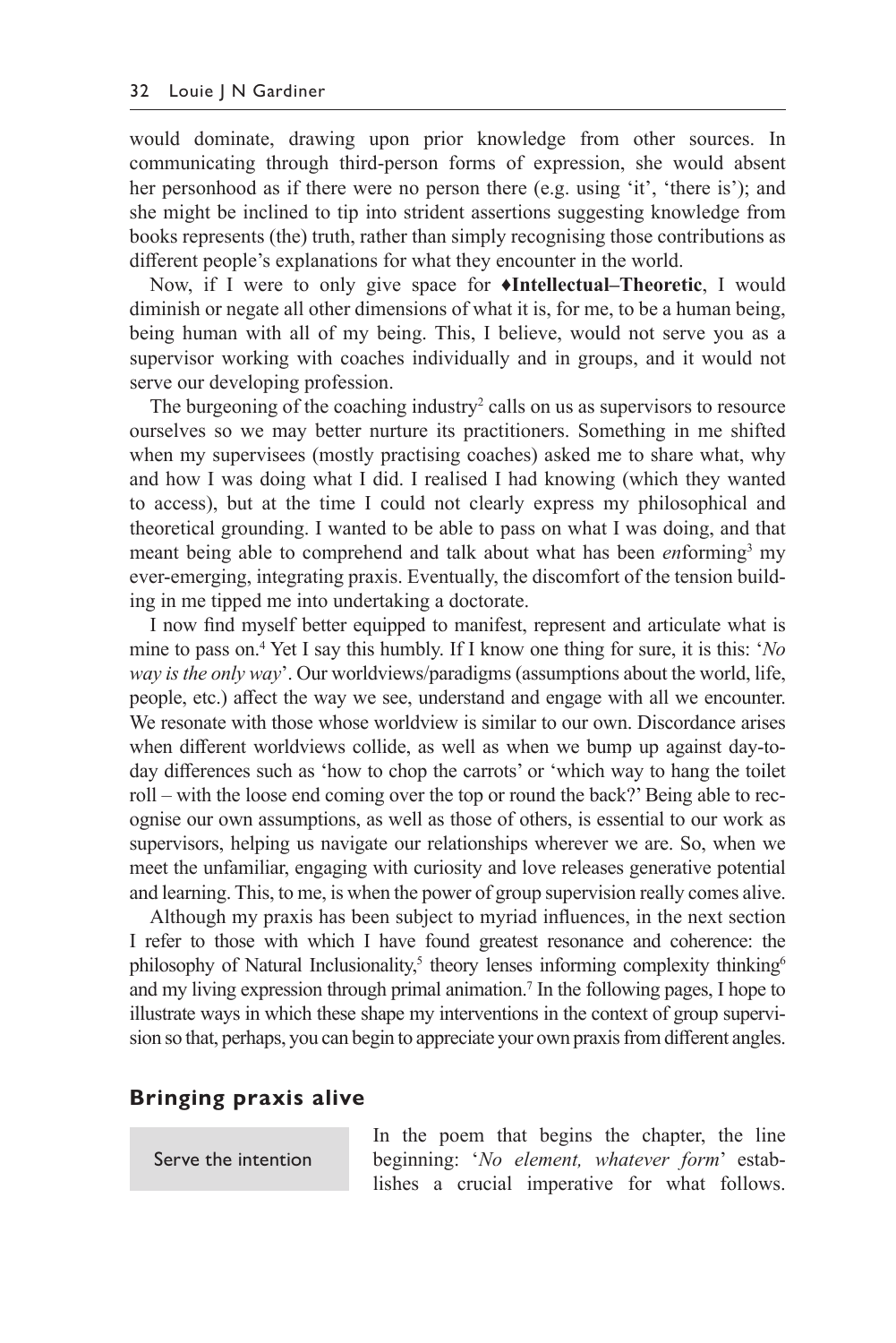It lays the philosophical and theoretical ground on which all you are about to encounter stands. I am implicated in every encounter, so I use all of my being, as a living~learning<sup>8</sup> presence and resource, to navigate what unfolds. I do this, to honour my intention for this chapter: to serve you, as readers, and to those whose lives you will touch in the future.

Allied to this, you will notice shaded text boxes. These introduce the Seven Simple Rules of Supervision, which afford a holding frame for my practice. These are drawn from theory related to swarm behaviours in complex living systems, explained in Chapters Two and Seven of *Coaching supervision: Advancing Practice; Changing Landscapes*.<sup>9</sup> I use these in this first section to illustrate that Simple Rules **non-consciously manifest** and **can be used consciously** to guide individual/group behaviours across scales and situations within any given context, for example, coaching supervision. Here, I am illuminating how these showed up in and informed my writing of this chapter. In the three scenarios I share later, I invite you to see if you can spot when/where these simple rules show up!

Hold the space, work with the edges

In undertaking my doctorate, $10$  as a mature practitioner–researcher with 30-plus years of working in the realm of people development, I found myself called to hold the space for my inquiry and to work with the edges that were characterising it and

me. I attuned to what had a bearing on what I experience, feel, think, know and do. This was not about a 'doctorate'. It was about the integrity of my living–learning, emerging praxis, so I needed to be clear about what I was willing to relinquish and unwilling to set aside. This became a hugely creative and productive undertaking, exploring my resistance, receptivity and responsivity. ♦**Intellectual–Theoretic** wanted to know more; yet all other aspects of myself were showing up with something to offer that had yet to find visual and verbal expression. So, when my *statewaves* showed up, I listened. I attended to what they were bringing. I **admitted**<sup>11</sup> and gave diligent attention to them. In return, they gave of their unique capacities, in ways I could neither have foreseen nor demanded.<sup>12</sup>

#### Engage with love

I invite you to see this experience of mine as an analogy for the generative potential that can be invoked when we invite differences to show up each time we open a shared supervision space. In each gath-

ering of individuals, the possibility for mutual contextual learning – a key condition of living, learning systems or 'symmathesies'13 – comes alive through everyone's differences, not their similarities. There is no guarantee that this learning potential will be released, but we can become better at establishing conditions to enhance the likelihood. Its release begins with unconditional acceptance – love of self and other.

Illuminate and explore what is calling for attention

Trusting whatever was showing up in me signalled something latent, something ready to be surfaced and **admitted**. I had no idea what was coming and so had no attachment to a specified outcome. This meant all of my being came out to 'play'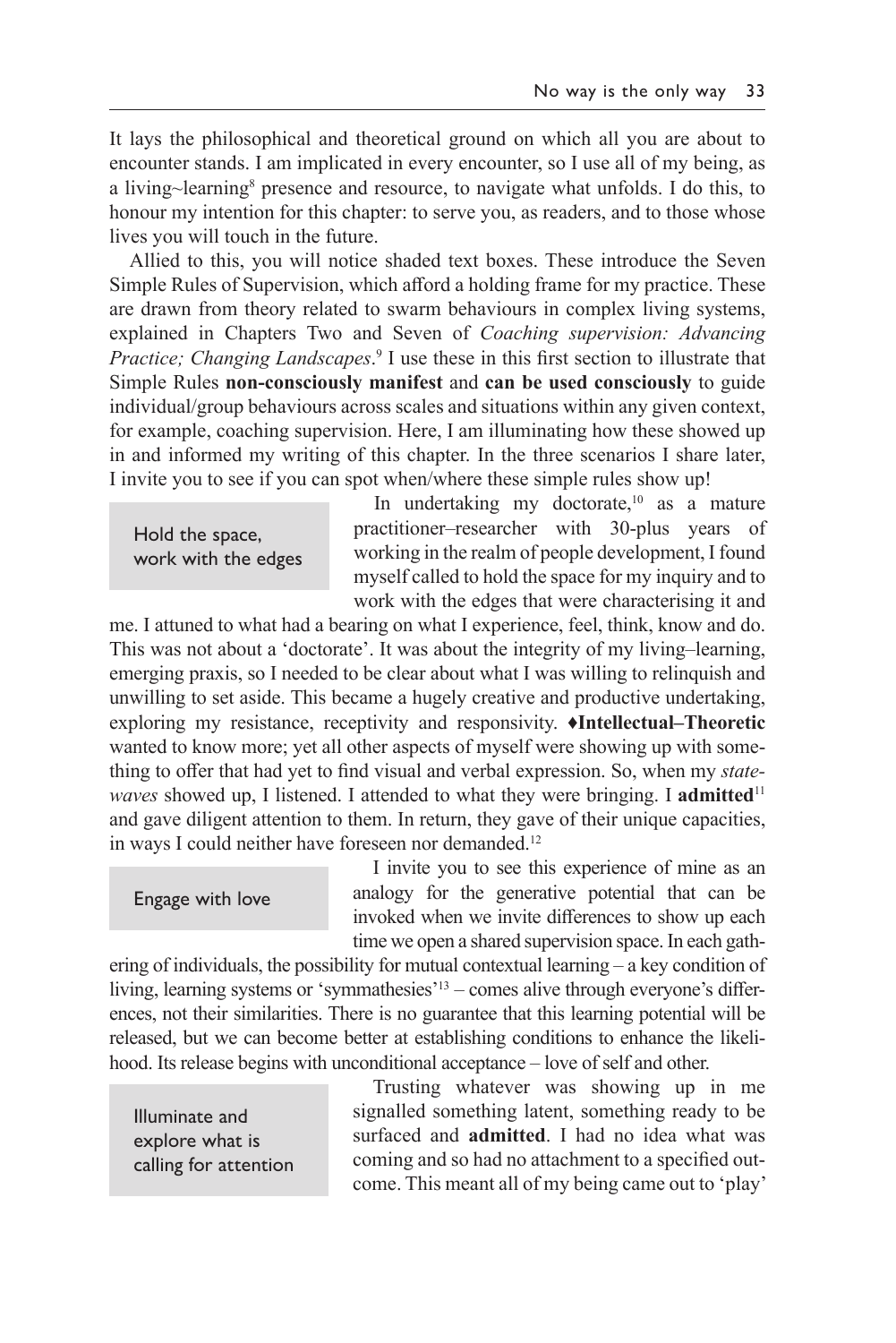freely, without being attached to pre-determined outcomes nor trying to prove or protect<sup>14</sup> myself. I wanted to meet not-knowing with not-knowing. I wanted to enter each encounter with the playful spirit of childlike curiosity and to invite others to join me, accepting all that showed up between us. In so doing, I found myself aligning to my deeply held commitment to safeguard my own trustworthiness.15 Allowing my different *statewaves* to express freely opened the space for me to experience and recognise first-hand the essence and living expression of Natural Inclusionality.16

Attend to the individuals, relationships and situational context

Later, I came to appreciate how opening receptive spaces, **admitting** differences, responding to invitations and working with not-knowing were already playing out in my relationships with others, in my supervision groups and in other group-work. Along the way, I found myself drawing upon other disciplines. Amidst well-known

names and familiar models, approaches and theories, I delighted in discovering relatively unknown figures whose work somehow resonated far more strongly than many conventional sources. I cannot begin to do justice to the terrain I have covered. Neither can I present the entirety of the fruits of my research here.<sup>17</sup> Instead, I introduce you to some that serve the work of supervision in group contexts. Each draws upon the synthesis of my personal knowing (first-person), relational (second-person) and theoretical (third-person) explorations.

Dare to call it out

In taking this naturally inclusional approach, I am tickling at the bedrock of the philosophy of science, which advocates taking a singular epistemological18 stance in relation to what may be

accepted as valid 'knowledge', that is, objective **or** subjective **or** inter-subjective/ constructionist. There are times when the dominance of one of these is fit-forpurpose.19 However, in my undertaking, I realised that all three are necessary and interdependent. None can 'be' without the others. My *statewaves* cut across these false divisions, bringing alive the inseparability of these philosophical stances. All *statewaves* flow through this chapter, sometimes as discrete streams, as in the poetic piece at the outset. Mostly they ebb, flow and mingle together in varying concentrations, tumbling forth and then receding, when each unique voice is called to be stronger.

Moreover, I have been confronted with something that, when caught in my most reactive states, I find hard to admit – my partiality. When activated, I access and act upon only that which finds its way through me. This confronts me starkly with what is my responsibility. When I engage as a supervisor accompanying others, I need to leverage all that I can in service to them, their clients, our profession, the wider world and, indeed, myself. This means accessing all sources of knowing and knowledge that are within my range, using 'all of my being' when process(ing). Yet subjectivity – first-person sense-making – is often judged pejoratively. Because it is unverifiable by others, its validity is considered unreliable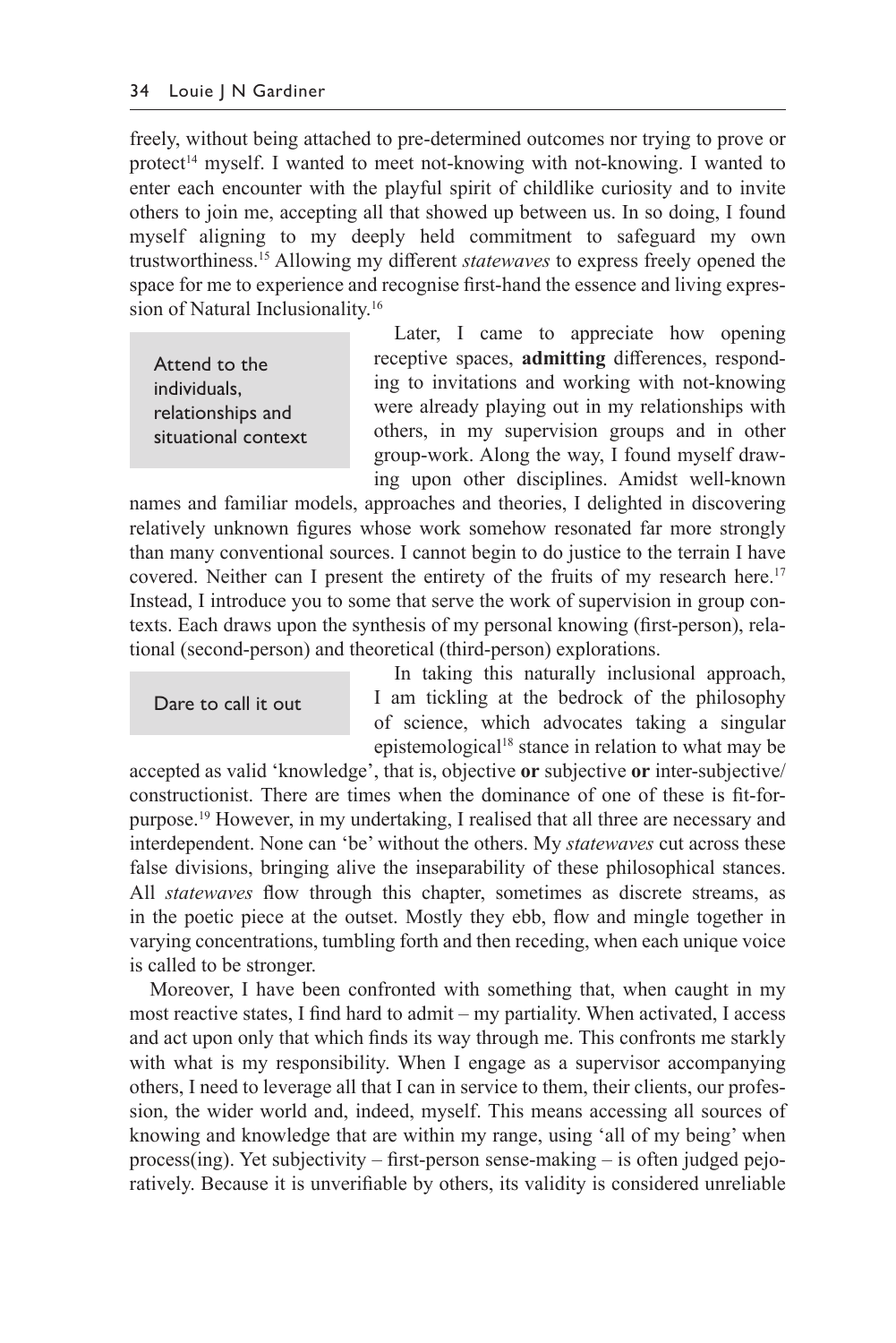and therefore inadmissible. Being unverifiable by another is not what makes subjectivity unreliable. It is our inherent partiality – being unaware of what and how much we are not noticing. The challenge, therefore, is not to ditch subjectivity but to enrich it with what else is available and to hone it by developing our reflective–reflexive<sup>20</sup> capacities.

Attune to self

We are the instruments of our work. As with any instrument, it takes practice to develop our art and artistry. Every time we play an instrument, we need to tune it. As an aspiring manager in the mid-

1980s, I confronted myself. I was an 'emotional mess', and, one day writing in my journal, I found myself asking: '*How can you presume to manage another, when you cannot even manage yourself?*' The tone of my question was accusatory, yet it did galvanise me to step up to becoming 'the manager I wanted but never had'. Attuning to myself came to be about safeguarding my trustworthiness in all I do, as a practitioner serving others and in trying to be a better human being. *Everywhere I am, I am*, which means, before I attend to you, I must attend to what in *me* might get in the way of *us*.

# **Folding in before stretching out**

Before proceeding, I invite you to pause to check in with yourself.

- *What are you feeling?*
- *What are you thinking, imagining, remembering?*
- *What are you learning about your philosophical leanings?*
- *How do these show up in your life and your supervision practice with individuals and within groups* . . . *when you are activated* . . . *and when you are grounded?*

Write down everything that comes up for you . . . and then return here.

#### **What to expect, amidst the unexpected**

First, I lay the groundwork by clarifying my use of particular terminology and how this explicitly reflects my philosophical stance (worldview). In setting out mine, I hope to help you clarify yours. This will help you make sense of what you do and why you do it, in contrast to what I do and why.

In embarking on this exchange, I offer due warning. Though I hope you find this fascinating, it may not always be comfortable! So much of what goes on within us occurs outside of our awareness – none more so than the fundamental assumptions about what we believe 'is' or 'should' be; and about 'how things (should) work'. Such assumptions shape what we notice and the meanings we make of that. Becoming ever-more attuned to ourselves helps us surface what is non-consciously activating us.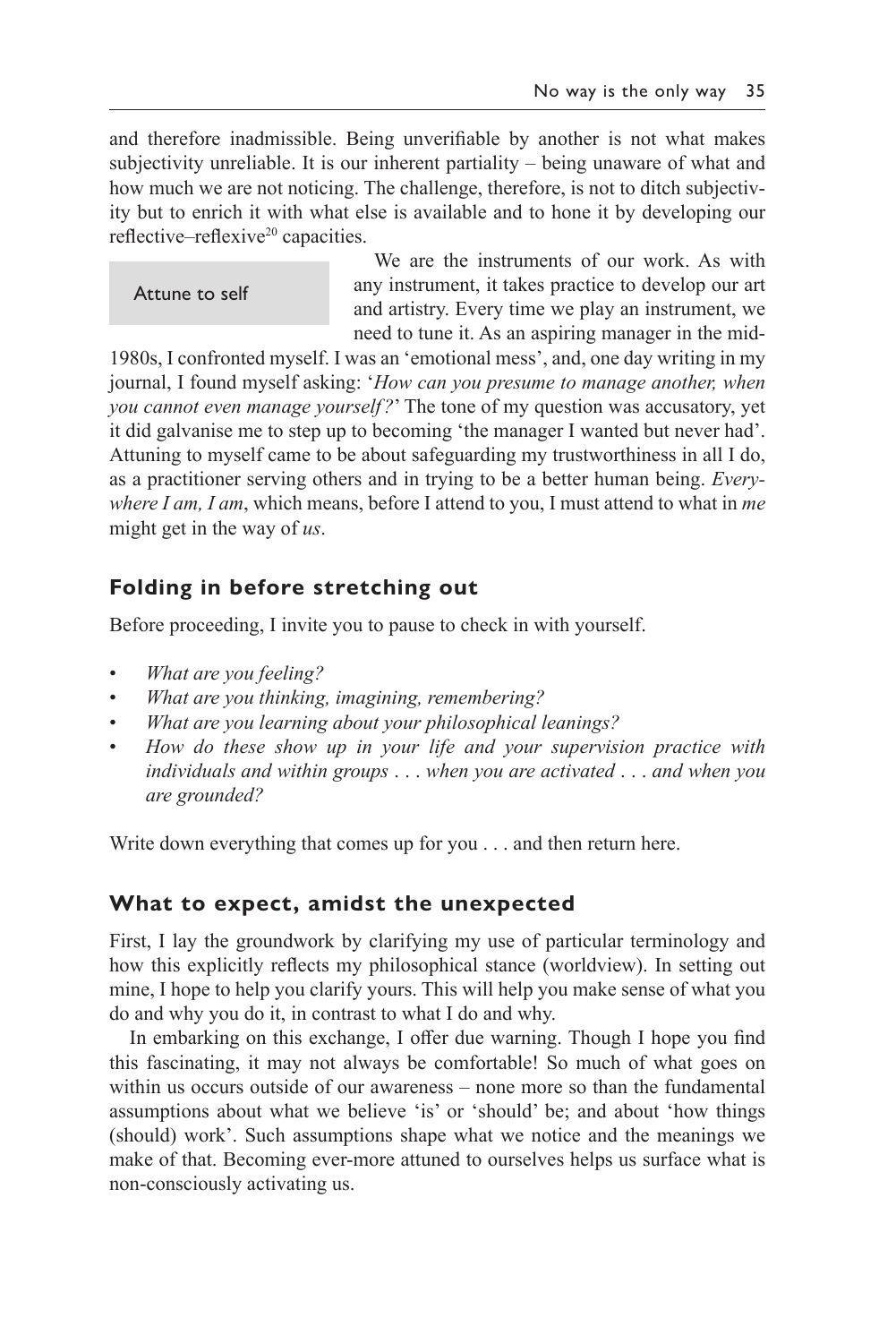I bring attention to some assumptions that routinely pervade and disrupt our potential for generative inquiry: 'either/or' polarities and beliefs that we can predict and control desired outcomes. These are tied to 'objectivity' and the scientific method of invoking linear causality through traditional experimentation<sup>21</sup> (e.g., if I do X then Y will happen). This is not fit-for-purpose in complex living systems.<sup>22</sup> Early coaching tools like GROW are infused by this mechanistic type of thinking which persists in the profession. Certainly we can increase the chances of reaching some goals if we remove or reduce variables over which we have some control. But as complex living beings, in complex community and organisational systems within our wider world, effecting change is neither predictable nor controllable. If it were, arguably many more of us might be living happily and productively flourishing!

In contrast, systems and complexity sciences help us recognise a different kind of causality that is nonlinear – where an infinite number of unknown and unknowable variables affect all known variables in unpredictable ways. This means we cannot predict outcomes with any degree of certainty because we simply do not know most of what is actually affecting us. Principles have been extrapolated from these newer sciences (e.g., quantum mechanics, thermodynamics, complex adaptive systems, swarm behaviour, bijective physics) which seem to apply from the quantum to human to cosmic scales. I became fascinated how such principles reflected my day-to-day experiences of living and engaging at this human scale; over time, I found my praxis transforming in light of my insights.

Recognising our assumptions and relinquishing those that are outdated or no longer fit-for-purpose brings agility. Acuity of this order liberates us in compelling, creative and joyful ways. Many of us have found ways of doing this without necessarily being able to verbally articulate what is in play when we do what we do. If this chapter helps you make your own tacit knowing explicit, that would be a wonderful outcome indeed!

#### **Making distinctions: 3Fs**

I continue by sharing where I have arrived in my own supervision praxis<sup>23</sup> as a way to bring your own into relief. In sharing aspects of my living theories,  $24$ I reflect on practical examples drawing upon the bodies of knowledge that inform how I respond.

Three simple words – *Facts, Feelings, Fictions* – are core to the praxis of Presence in Action,<sup>25</sup> held by the P6 Constellation framework.<sup>26</sup> These three words link directly to the philosophical distinctions mentioned earlier: *Facts* – objectivity; *Feelings* – subjectivity; *Fictions* – subjectivity and inter-subjectivity.

I offer descriptions of the 3Fs (Gardiner, 2021b, PhD pending publication: p. 123) before considering some group supervision examples:

*Facts*: The presence of a thing or person (material objects) that can be named; events/happenings; what someone says or does (transient happenings) that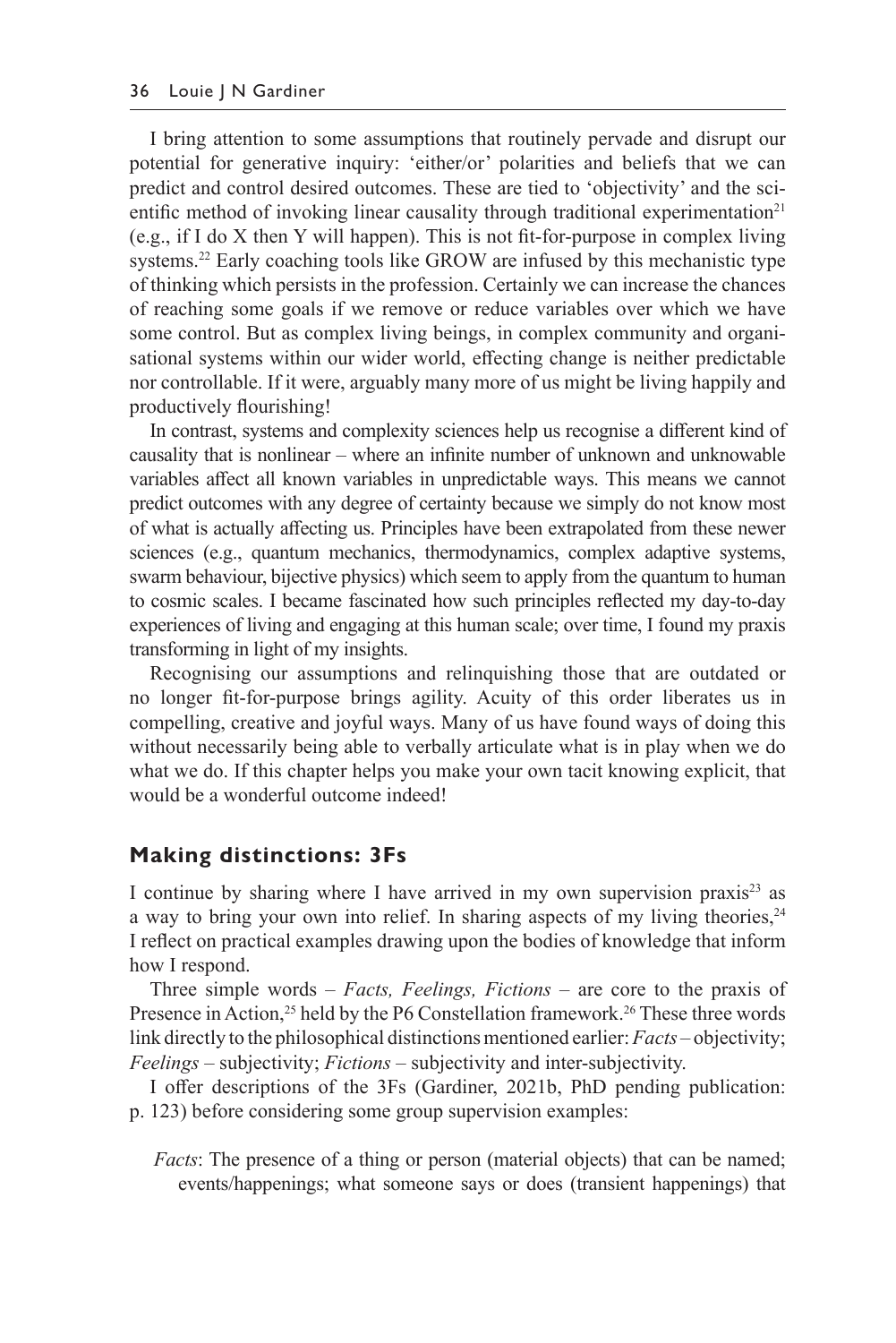

*Figure 3.1* 3Fs within the P6 constellation

can/may be recorded, noted or measured, such as that which is considered to be 'objectively' available to all, though not necessarily accessible by all, by virtue of personal perspective/position, proximity/scale or perceptual filtering. *Feelings*: Physical/physiological bodily sensations are experienced in our bodies and are usually located 'somewhere', for example, e.g. 'my skin is tingling', 'my lips are dry', 'my hands are shaking'. Other outwardly imperceptible sensations are also accepted as empirical if they can be measured, for example heartbeat, sweating and liver function. 'Unmeasurable' affective states are considered 'subjective' (which means that an outsider cannot know what goes on inside another), emotions such as anger, disappointment, frustration, delight and so on. In the midst of experiencing, we simply need to recognise all the feelings we are feeling – and often there are several to many, rarely just one!

*Fictions*: *'What my mind does with*', in other words, the meanings we make of all that we consciously and non-consciously encounter and experience. We make assumptions, interpretations, judgements, conclusions, myths, stories, metaphors, imaginings and so on. Meanings do not exist outside a relational and wider-world context. They are constructed and shared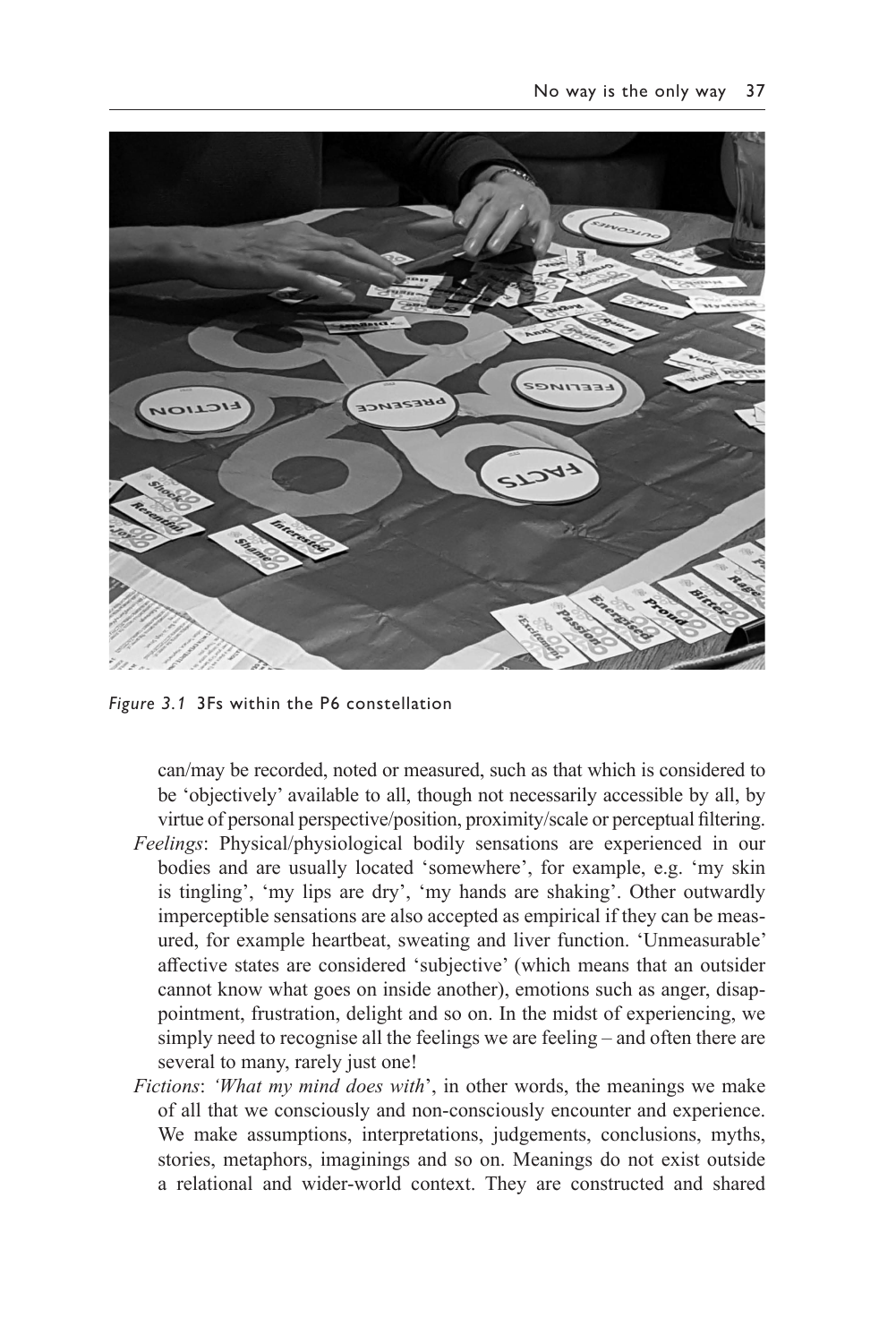'inter-subjectively' through language and symbols. However, my meaningmaking is mine, accessed through me; yours is yours through you. Sometimes our meaning-making coincides and sometimes it collides.

The  $3Fs$  are distinct data types<sup>27</sup> which show up together in dynamical (nonlinear) interplay within each of us. In recognising this interdependency, I found myself sitting comfortably with the philosophy of Natural Inclusionality rather than being cognitively split apart by the assumptions embedded within the philosophy of science, which would have had me separate and elevate one above all others. *Everything is interrelating, tangibly or intangibly*.

Favouring any one of the *3Fs* and disregarding the others will have us nonconsciously slide towards one or other of the philosophical positions. For example, if you were to draw upon approaches anchored in storytelling/narrative and metaphor, you would be amplifying the *Fictions* portal. If your meaningmaking is not at some point grounded in the context of what has been and is now (*Facts*) and the *Feelings* showing up in you in relation to those stories/narratives, then your sense-making could turn out to be 'non-sense'. Even though you may be unaware of the *Facts* and *Feelings* implicated in your approach, **they will be there**. I have found that surfacing all three brings about surprising and rapid transformational shifts and insights.

To illustrate this, I might suddenly become aware that I am feeling something but may struggle to access what is going on. I reach for my Emotions Palette© – a set of colourful cards that help me discern the variety of feelings I am experiencing right now as I write:

*Tense, irritated, excited, earnest, anxious, hope, weary*.



*Figure 3.2* What I am feeling right now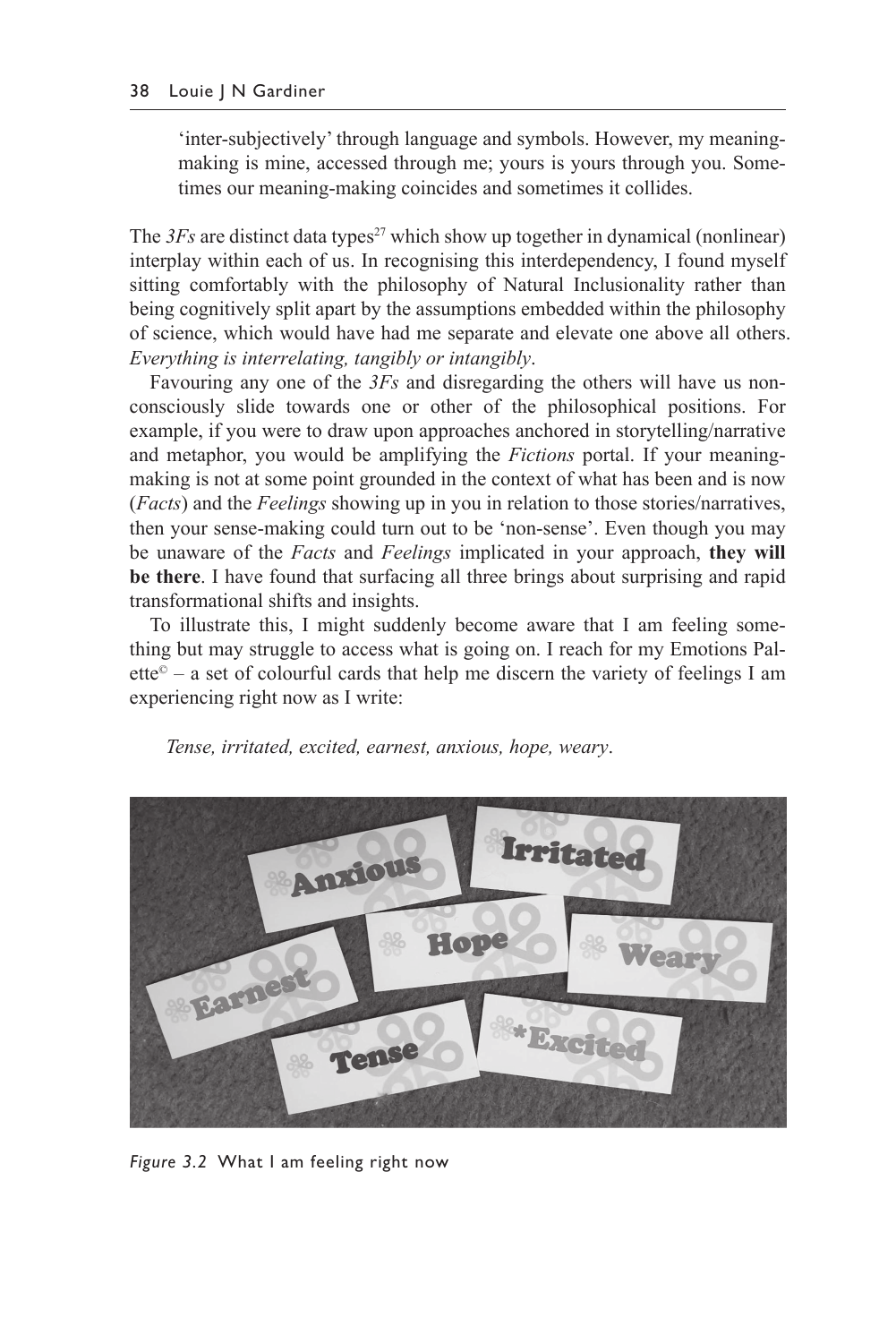Notice these are single words. What happens in you when you read my list of current *Feelings*? Where has your focus of attention moved to? Have you gone to you and lost awareness of me? What are you feeling? What are you thinking and remembering? Are you wondering if I have experienced what you experienced?

With very little context about me and my life, you may start trying to fill the gaps. You may start imagining what might be going on for me. You may try to put *Facts* in place. You might even recognise that by the time you read – these words, many months will have passed – so are you wondering what I am feeling now? Which feelings were to do with this chapter? What else might have been going on in my life that might be related to these feelings? Of course, beyond what I actually shared, everything you are imagining about me that is showing up in you, will be created by you. Without any *Facts* as back-up, your *Fictions* may be running riot, signalling what, **in you**, has been activated. Groundless *Fictions* serve no one, other than indicating to the person generating them, that they may have something to attend to!

Our *Feelings* are related to exterior and interior happenings, affected by past memories and future imaginings, collapsing into our present-moment sensing and processing. Only the person experiencing their feelings, knows what it is like for them to feel those feelings. Added to which, without context, they 'mean' nothing. They just are. *Facts* and *Fictions*, when dismembered from context and from the person in whom they originated, are similarly devoid of meaning.

Crucially, this means that no one can know what another person feels, what they are thinking or what they could or should do in any given situation. What goes on within each of us is inaccessible to, and unverifiable by, anyone outside of us. On at least two counts, the import of this cannot be overstated: firstly, as one human impacting and being impacted by others in the world and, secondly, as a professional supervisor supporting others in supporting others. Being both of these means I cannot in all conscience proceed under the delusion that I know what goes on for others, nor can I reliably serve them without robustly, boldly and compassionately attending to myself.

The responsibility for attending to my interior realm, and how this tips me out into the exterior realms we share, lies entirely with me. When I was unclear about the *3F* distinctions and how they play out in me, I found that my sense-making (and therefore action-taking) was frequently flawed – sometimes disastrously so. Recovering from the deep shame I felt about things I had done that had damaged several precious relationships brought alive a deep resolve in me to resource and equip myself to become more aware of what was activating me.

My passionate, lifelong quest delivered the P6 Constellation (in which the *3Fs* find their place) – scaffolding<sup>28</sup> my personal and professional praxis. Noticing all that is roiling within me, and being able to recognise the distinct 'data-types' and patterns arising from their interplay, has transformed my pain-ridden struggling into journeying and generative encounters fuelled by presence-ful, childlike curiosity and creativity.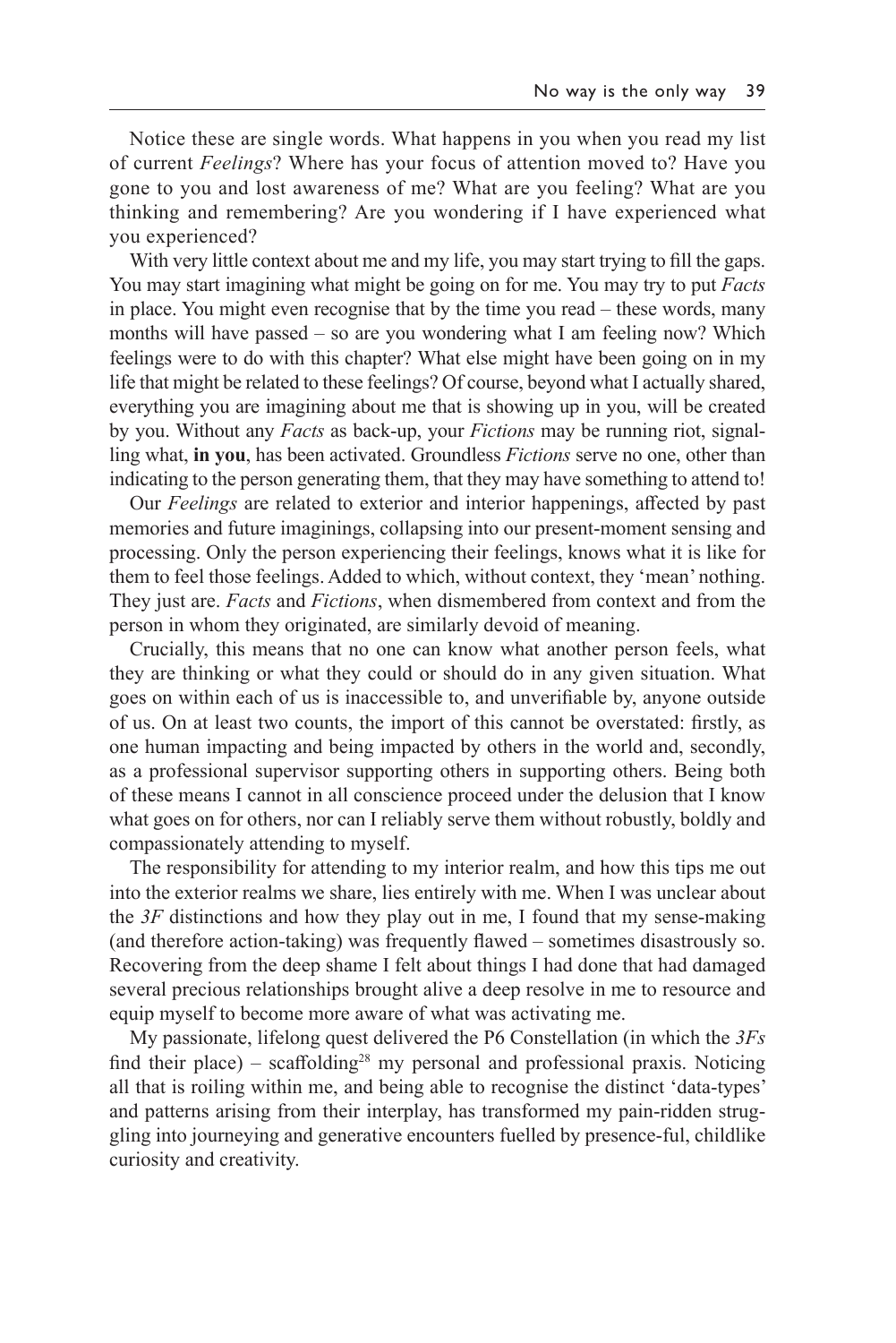The difference that makes a difference in all this is the stunningly simple *Acuity Practice* that sits at the heart of it, which opens with, and iterates around, this single question:

#### *What am I/are you noticing?*

Presence holds a space open in me, for **admitting** (acknowledging, accepting, letting in) all without judgment – including all feelings, all fictions, all facts, 'imaginings' and 'rememberings' that come 'alive' or are 'current' for me in that moment. This is what Natural Inclusionality means in practice: admitting tangibles and intangibles, recognising that all are implicated in whatever dynamics play out within, between and beyond us. When I remember the fact of my Dad dying in 2018, my eyes fill with tears. I feel grief rise in me instantly ... and then huge relief and gratitude as I return to this present moment. He is not here to suffer from the impact that COVID-19 would inevitably have had on him. He was a fun-loving, gregarious, social being with countless friends he saw every day of the week. Being forced into isolation would have been extremely difficult for him. If all I had said to you was: 'My Dad is dead and I feel gratitude' . . . I wonder what might have become activated in you?

In embracing a naturally inclusional paradigm, I hold that *Facts*, *Feelings* and *Fictions* are neither good nor bad, right nor wrong. This might appear to challenge our usual ways of thinking about ethics and morality which rely heavily on *Fictions* – the judgements/meanings we make. In actuality, seeing the *3Fs* as distinct 'data-types' enables a more discerning, self-centering and stretching, ethical inquiry. It becomes clear that ethics cannot be treated from a singularly objectivist, subjectivist nor inter-subjectivist position. Bringing what is showing up alongside what else is running or 'current' within us and in the actual situation we are in delivers us to a state of coherence: bringing insight and personal knowing about what is ours and what is ours to do something about.

Self-centering is paradoxically expansive. In discovering more about what is going on within us, different options for action are revealed. Whereas denying or disregarding what is current means getting caught in old repeating patterns of thinking and doing, which generally reap unwanted consequences.

With all this brewing within you, let's launch into a few scenarios!

#### **Playing with scenarios**

The rest of this chapter is offered as a series of mini-scenarios from group supervision sessions.29 I recount an incident. On reading it, I invite you to notice what happens within you and to note your immediate reactions.

I then share what I did, illuminating the worldview and theoretical perspectives manifesting through my actions. As you read, I encourage you to reflect more deeply and expansively on the nature of the micro and macro assumptions affecting what you do and how you do it and also what lenses you draw upon that inform your own sense-making. Notice where we coincide and collide.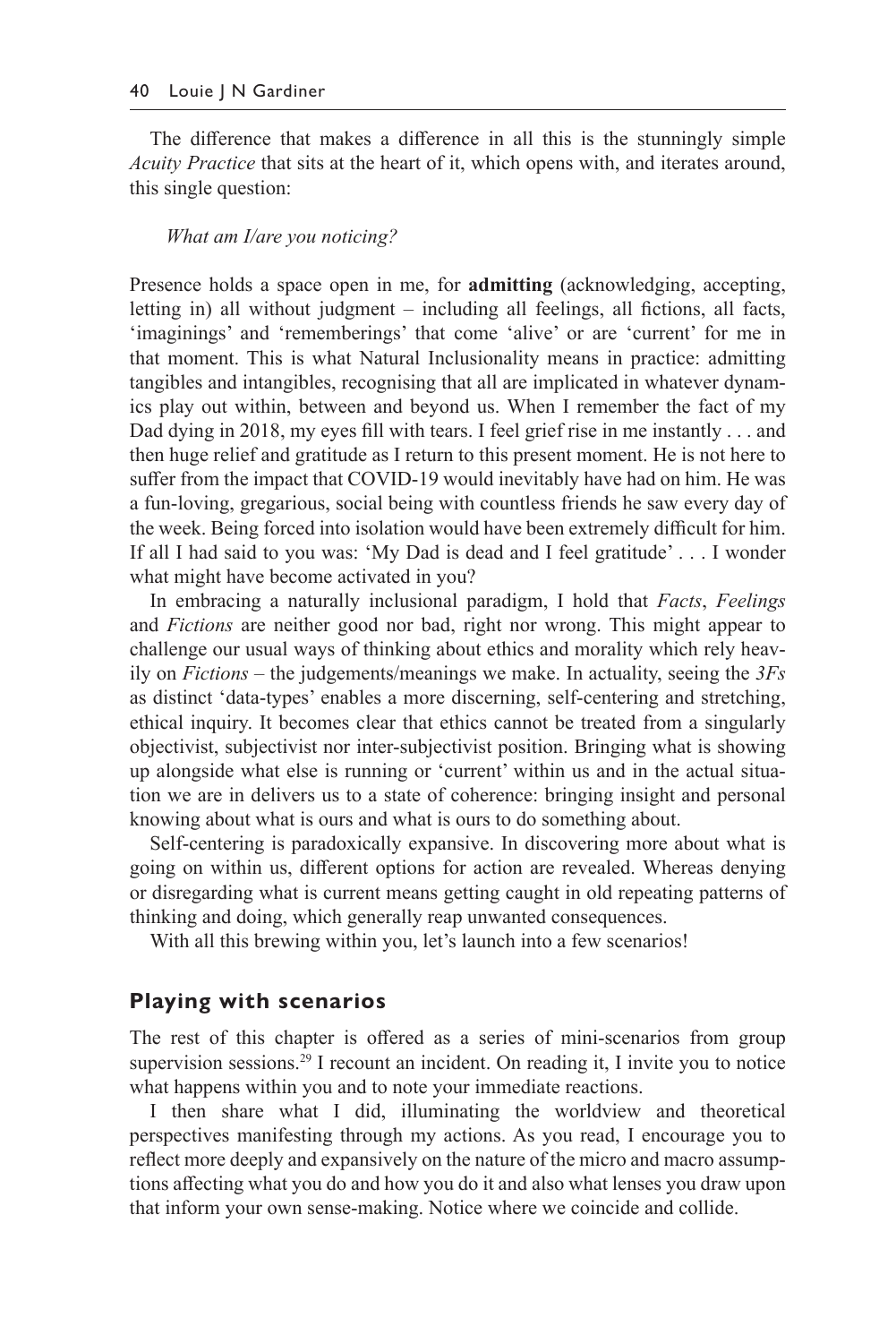## **Box 3.1: I just want to lie down**

*Two of the group are in their seats, ready to start. Sarah opens the door, takes a step over the threshold of the doorway. Stops. Looks at the rug in the middle of the room and says:*

'*I just want to lie down there and close my eyes'*.

#### **What are you noticing within you?**

- *What are you thinking/imagining/remembering?*
- *What are you feeling?*
- *What are you imagining you would have done if you had been faced with the same scenario?*
- *What is your rationale for this?*

#### **What actually happened next?**

I witnessed Sarah's entry into the cabin. I visually met the eyes of each of the others in the room then turned to her and said, 'Well, Sarah, you best lie down then!' She dropped her bag and coat on the floor, took off her shoes and lay down on her back in the centre of the rug with her eyes closed. She lay in silence whilst the rest of us in the room held her in our gaze, quietly witnessing her being and breathing. In the time she lay on the rug, her breathing settled. At some point, she opened her eyes, thanked us, stood up and went to sit in a chair. She did not tell us what had transpired for her.

In complex adaptive systems (e.g., the weather, human beings), it helps to understand 'tension' as concentrating energy generated, either by an accumulation of differences (e.g., ideas, people) flooding into a 'system' or by the constraints around a system tightening. Tension-building signals a system moving towards a threshold of changing. One tiny addition can catalyse that tension to tip one way or another, outwards or inwards. When it tips outward, the system might disintegrate/ explode or empty itself, experiencing a temporary relief before tension begins to build again. Tipping inwards means the energy has a chance to convert to something more sophisticated and complex. This is made possible if/when we as human beings hold our internal tension long enough for a more generative conversion to occur.

Tension-tipping outwards includes: the process triggering a bomb exploding; water bursting through a crack in a reservoir wall; a young man setting himself alight in a public square; a woman erupting into laughter; a child bursting into tears; a verbal tirade from the manager of a sports team; a person shoplifting; a toddler hitting another; a teenager cutting themselves on their body, where no one else will see; an executive coach telling another coach about a difficult interaction with a client.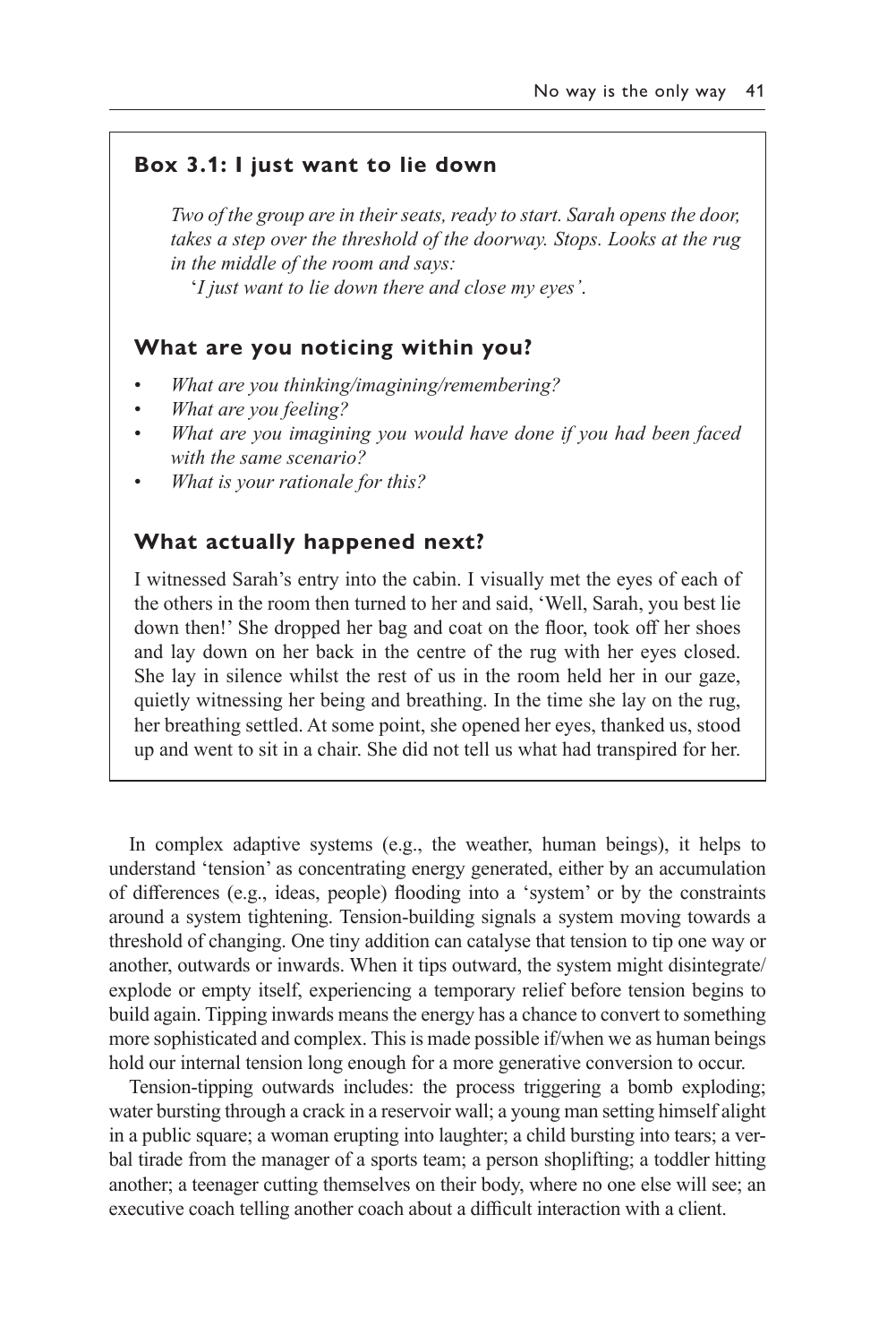With Sarah, I noticed her entrance and saw it as a sign that she was carrying a lot of internal tension and was on the edge of tipping. Her *being~doing* body had expressed what it wanted, and I invited her to 'go there'. As a group, we held the space long enough for her to hold and meet the tension she was experiencing within herself. Whatever was spinning reconfigured and found resolution, enabling her to settle and join the circle when she was ready. We played our part as silent, receptive witnesses. What matters in this scenario is recognising that her process was hers, not ours. For us to serve her well, none of us needed to know what was going on for her. If we had asked her what had happened, that would have served our own curiosity, not any need of hers.

There are some 'things' I rarely do in supervision sessions. I rarely open a space with a pre-determined schedule – not even a formal check-in. I am cognisant that the moment I open my mouth, I start shaping the space. Instead, I wait for signals that enter/open the encounter (e.g., someone speaking first and others reacting). This presenting data attunes me to what is alive in each person, giving clues about what is calling for attention, what, when or whom to follow.

One exception to this is when commencing a new group or training. In those first encounters, I briefly set the stage for participants to anchor the difference between linear and nonlinear engagement. I help them attune to their experiences of both and to reflect on how these ways of perceiving the world show up in their lives, relationships and work. In exploring this, I illuminate a crucial principle – even though, initially, this is deeply uncomfortable for some: we cannot learn about working with not-knowing by following a fixed schedule that sets out what we are going to learn! Having a repeating format for how to run sessions is entirely fit-for-purpose in many group encounters, but we need to discern when to plan and organise with precision and when not to. But if we only ever do something one way, that is a clear sign we may be serving some non-conscious need or fear of our own. We need to experience not-knowing to be able to notice what goes on for us, what shows up in others and what happens between us. Being it and being in it establishes conditions for developing our capacities from the inside, to engage with it, with acuity and agility.

#### **Box 3.2: Emotions she did not want**

*The group sits in a circle around the floor mat which is encircled by Emotions cards. Each member is taking their turn to bring something to work on*.

*Billie steps into the space. She stands silently on the mat with her eyes closed, facing downwards. I ask her,* '*What brought you to the mat?*' *She shakes her head. I recall something about what happened to her in the past and wonder if this is what she is bringing. I know she has not told*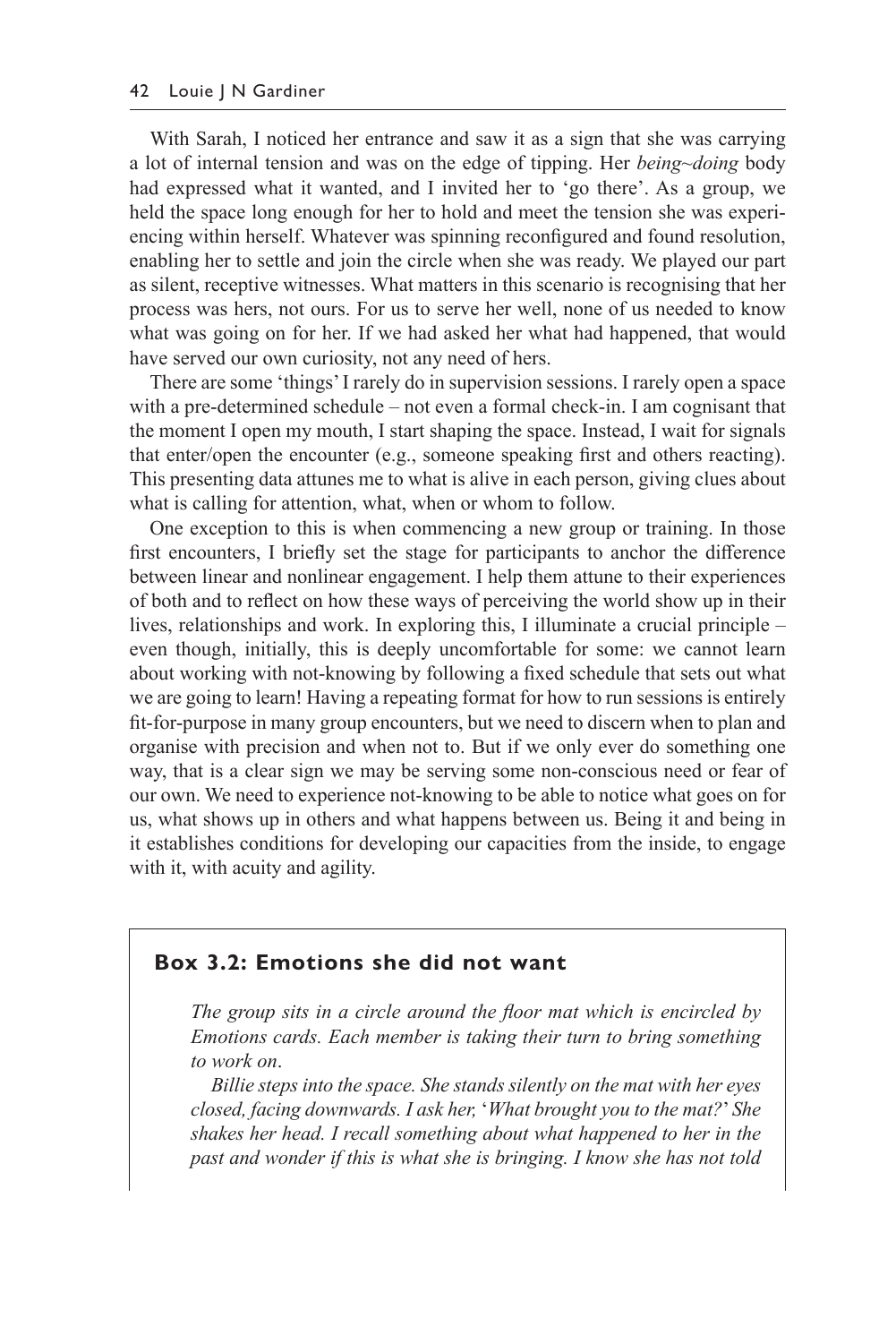*anyone else. Hmmm. I am not sure this is for this context, but I can see she has already 'gone there'. I choose to trust her, me and the group. I ask,* '*Which emotions do you wish you could avoid ever feeling again?' I invite her to walk within the circle choosing emotions that come up. She walks clockwise, looking at each emotion in turn. Using her foot, she slides one, then another, and another into the circle. When she is done, I ask her to walk round, reading out loud what she has selected* . . . '*Awe, wonder, joy, delight, passion, love, excitement, hope'*.

## **What are you noticing within you?**

- *What are you thinking/imagining/remembering?*
- *What are you feeling?*
- *What are you imagining you would have done, if you had been faced with the same scenario?*
- *What is your rationale for this?*

## **What actually happened next?**

When I saw the emotions cards Billie had selected, I felt surprise and shock. I also felt irritated with myself about my question. Which question? I had made a bunch of assumptions. Clocking myself, I brought my attention back to her. She had actually responded to something that had meaning for her, even if it did not seem to fit with my question.

I said that she did not have to tell us what happened to her, then asked what it was about those emotions that had her 'never want to experience them again'.

She replied, 'Because when I have those kinds of feelings, really bad things happen to me'.

I reflected her words back: 'So when you have those kinds of feelings, really bad things happen to you?'

'Yes'.

I said 'Now you don't have to say what happened, but can you say **when** the really bad things happened?'

'Two years ago'.

'How long did they last?'

'About 4 days'.

'In your whole life, you only ever felt those particular feelings two years ago?'

For the first time in the session, she looked up at me, with her brow slightly furrowed, and said 'No!'

'No?' I reflected back. Then she smiled . . . and I smiled back.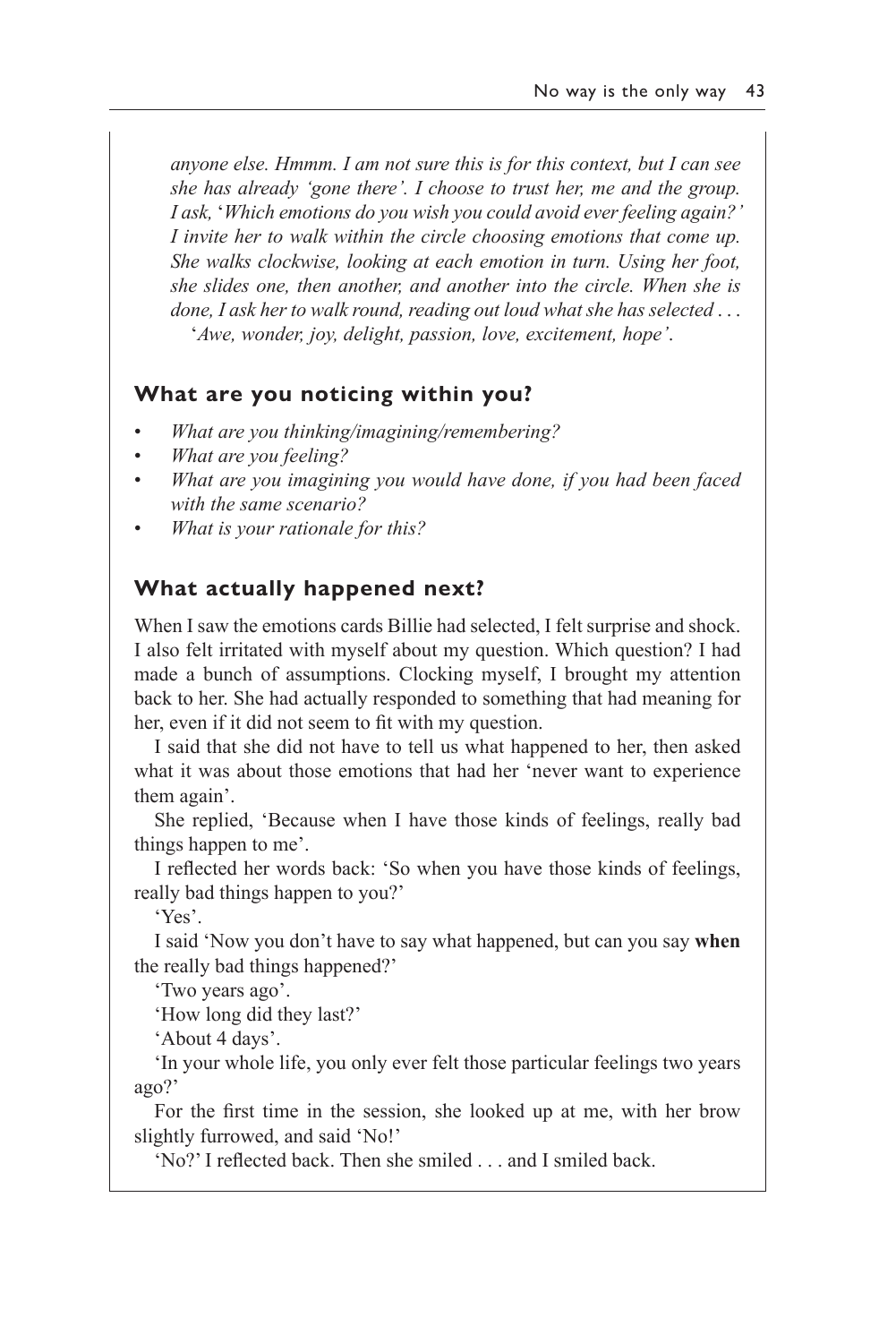Billie did not speak when I asked what had brought her to the mat. I assumed that something big from her past had been activated in the session, which I knew about, but others in the room did not. I noticed suddenly feeling hyper-vigilant. Was this mine or hers? I reminded myself that she had taken that step onto the mat and that she was in charge of anything she disclosed. I trusted Billie. This process was hers, and my role was to support her in a way that also served the group.

Even though Billie had moved herself onto the mat, her silence signalled she was not quite ready to speak. She was able to move and to engage with her feelings.<sup>30</sup> Through my own living–learning inquiry, I recognise this in myself – that my feelings and body move me, long before my mind comprehends what is happening and why, and certainly ahead of my ability to talk about it. This played out in Billie's process. She moved onto the mat. She walked through her emotions; she used her feet to slide the emotions clearly into view. Only then was she able to speak them out loud and to engage with my questions.

In this short encounter, she accessed crucial factual 'data' that had previously been out of reach. The moment she said 'No!' and then smiled, was the moment her *Fiction* lost its grip. She did not need to talk about the details of what happened to her in the past, because her meaning-making had become 'stuck' on a false causal link that disintegrated in light of her irrefutable lived experience: she had felt 'those *Feelings*' many, many times in her life without other 'really bad things' occurring as a consequence. My odd question brought this locked-in causal relationship into view. This provided a clue to seeking out other 'data' – *Facts*, in this instance – which, in turn, disrupted what was stuck, enabling a new meaning-making pattern to arise.

As a group, we later explored what I had done, as well as what went on for the other's witnessing. Here I offer what I shared of my process, to illuminate some of the underpinning dynamics playing out in the approach. I spoke of being slightly thrown when Billie shook her head in response to my first question, and how my prior knowledge had me jump to assumptions. I fell into *Fictions* about what Billie would be *Feeling*; and *Fictions* about what she would 'want to feel' and 'not feel'. Whatever was going on in me came out in my asking her a somewhat 'odd' question about her feelings . . . and yet, I noted that it had actually opened up something for Billie. I reminded myself that in working with not-knowing, *interventions are simply experiments with uncertain consequences*. And, because she was slowly moving around the circle in silence with me accompanying her, I had time to process what was going in me, without disrupting her. Irrespective of my question, she was actually processing something, and my task was simple: attune to her and follow her lead! My early intervention was imperfect, yet because I did not get caught by *Fictions* about myself, I was able to stay in the present and work with each unfolding, until her moment of release.

Complexity thinking and primal animation, $31$  were alive in what played out for her and me as well as for the group. Working with such complex entanglements in this group supervision space is made possible because everyone engaged (host/ supervisor, person on the mat, witnesses) is held by the same self-centering, motion-oriented praxis. So, although all our processing dynamics are nonlinear and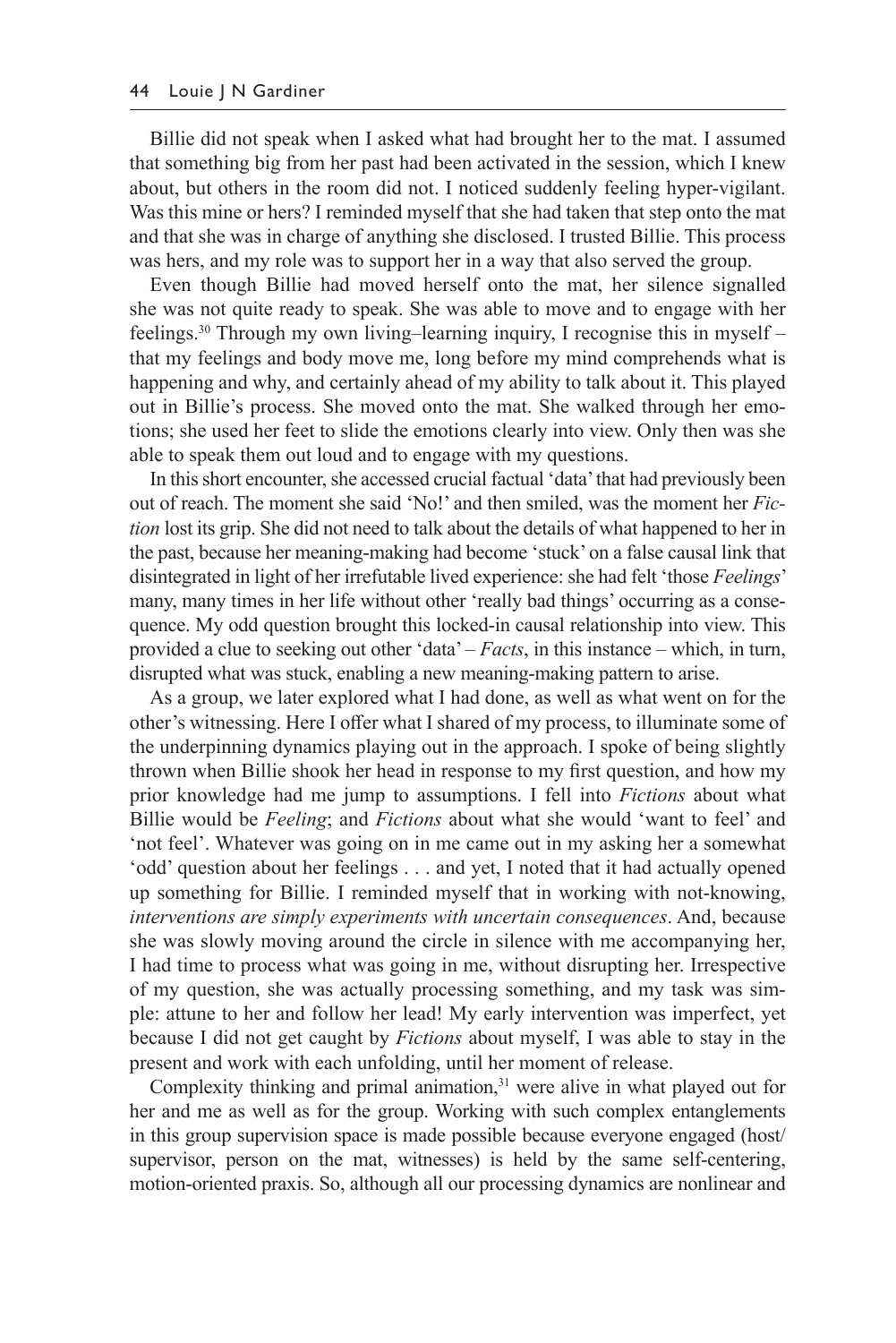unpredictable, the P6 Constellation provides a universal framework that brings constancy to the holding space, with a place for everything that shows up. Everyone is doing their own personal work, whether or not the group focus and supervisor's attention is explicitly on them.

Natural Inclusionality comes alive in drawing upon all of our being when processing, that is, through our sensing and sense-making faculties. However, we can become confused if everything roils around within us in an undifferentiated muddle. The scenario with Billie reminds me how easy it is to slide into pervasive ways of referring to feelings, for example, when someone asks us 'how' we feel, we may say 'good or fine or bad!' These are not feelings, they are *Fictions*. And notice this: I am **not** saying *Fictions* are bad! I am saying *Fictions* are *Fictions* (meaning-making is meaning-making, and it is essential to life). *Feelings* are *Feelings*. They are not 'good/bad', 'right/wrong' or 'light/shadow'; they are essential to life. Knowing this to be so, I still slid into assuming (*Fictions*) that Billie would not want to feel feelings she might judge as 'bad' like shame, guilt, fear, panic, rage, resentment, and so on.

She went somewhere I did not expect. I could have tipped into a cascade of *Fictions*/self-accusations about myself: 'I got that so wrong', 'I feel like I messed up with Billie', 'I feel like I made a fool of myself in front of the group', 'I feel really stupid!' Thankfully, I didn't. But in offering these possible examples, you can see that none of them mentions a single *Feeling* nor indeed any *Facts*. Our common vernacular is often imprecise. These two data types are tightly coupled in our interior processing and, when trying to express *Feelings*, our phrasing commonly collapses into *Fictions*. Our imprecision can precipitate confusion, misunderstanding and sometimes even conflict.

A presence-ful inquiry invites a naturally inclusional stance, which means accepting whatever is showing up so we may attend to it. Noticing **that** we are making judgements is not the same as believing those judgements! Noticing and **admitting** our *Fictions*, *Feelings* and the *Facts* of a situation is key to accessing the insights that free us into more generative patterns of being~doing in the world. So, for example, when I feel shame or embarrassment, rather than suppressing or trying to run from them, I turn to meet them. I have become intensely curious about what might be revealed to me. What have I done or am I believing I have done? What else is in the mix? These questions open me up to discovery.

I have come to realise that the only pro-active thing we can do to support ourselves is to embark on making conscious what has been non-conscious. Accessing and leveraging all of our faculties helps us to notice what we notice, and the more we do this, the more we develop our capacities to notice more than we did before. All else that transpires – insights, learning, transformational shifts – becomes more coherent and generative as we become more adept at supporting our natural living–learning, nonlinear processing dynamics. Doing this solo takes practice and initially is challenging because it is harder to catch our blind spots. Group supervision, with those who are committed to self-inquiry, holds the potential for accelerated, personal and relational learning.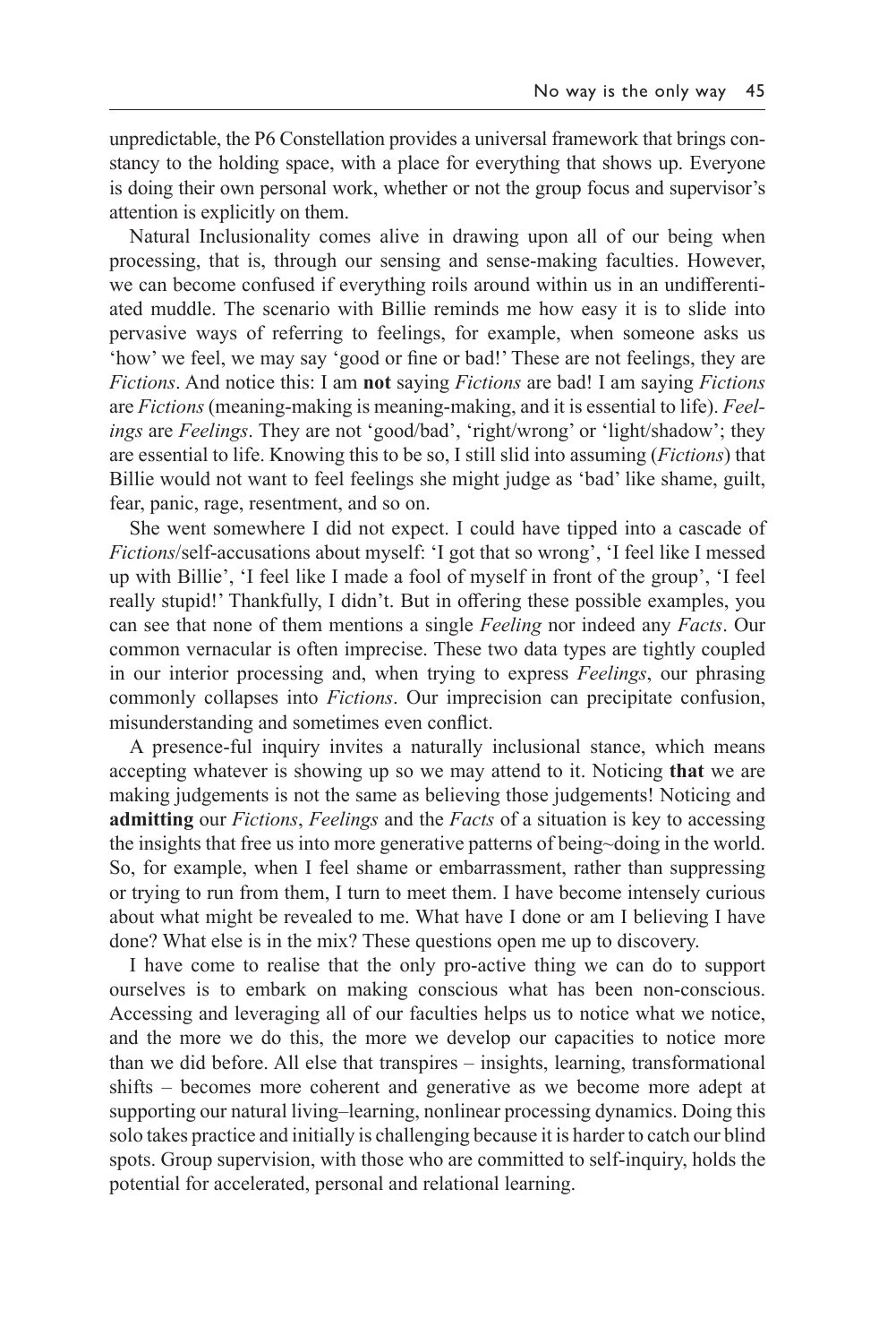## **Box 3.3: Not enough time**

*We are one hour and 40 minutes into a two-hour group supervision with three people. I invited Susan first, then Mary. We focused on what was coming up for the two of them. We spent 40 minutes with Susan and the last hour with Mary. With 20 minutes left, I turned to Fliss and asked her what she was bringing. She fidgeted in her chair, looked up at the clock and said:*

'*There's only 20 minutes left, we're not going to have enough time!*'

#### **What are you noticing within you?**

- *What are you thinking/imagining/remembering?*
- *What are you feeling?*
- *What are you imagining you would have done if you had been faced with the same scenario?*
- *What is your rationale for this?*

# **What actually happened next?**

Fliss stood up and started talking quickly about all the things that were going on and going wrong. I asked her to pause, and she kept going. I spoke a bit louder, asking her to take a breath. She kept going. On the third time, I said even more loudly, 'Fliss, stop. Of everything that is going on, what is common to them all that is bothering you most?' She stopped talking, eyes wide open. Blinked at me, then burst into tears. . . . Out tumbled the accusations she was believing about herself. . . . And within minutes, she realised that she could remember nothing in her life that substantiated those accusations. The grip of another *Fiction* was broken, and having been released from it, Fliss sat back down in her chair. We all looked at the clock. Fifteen minutes had passed. Susan leaned forward to Fliss, saying, 'So there wasn't enough time to work on your stuff then?' We all erupted into hysterical laughter.

In this last scenario, I was attuning to the levels of tension present in Fliss. This was a repeating pattern of hers. Usually, she would speak first – to get whatever was going on in her out, as soon as possible. Mary had a tendency to hold back 'so there would not be time for her'. On this day, sensing that this pattern was about to play out again, I intervened by inviting the others in the group to bring their issues first. In so doing, I created the conditions for her to experience holding her tension longer than usual and for Mary to tip out sooner. Systemically, I was attending to both of their patterns in a single intervention.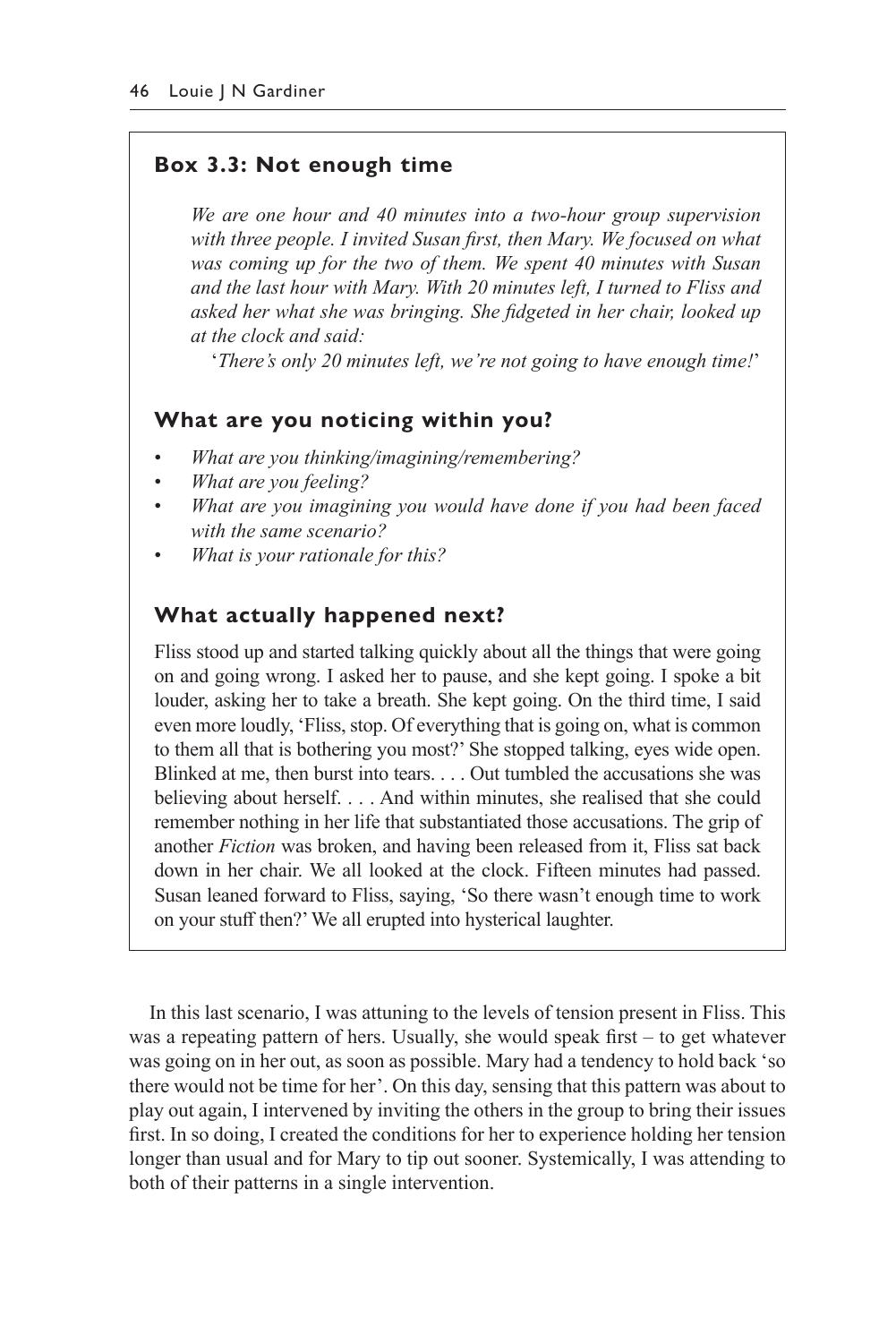The mechanistic (linear causality) worldview infusing Fliss' comment would have us believe that change requires 'lots of time', and this was no longer available. Added to this, you can imagine a tumble of possible *Fictions* that might have surfaced for Fliss. Rather than me speculating on what they might have been, I invite you to imagine being in her position and to tune in to your *Fictions*. Or perhaps you find yourself resonating with Mary. What gets activated in you?

What happened for Fliss is a wonderful example of nonlinear processing. *Emergence emerges beyond reason or control*. When conditions align, an internal reconfiguration happens incredibly quickly, literally from one moment to the next. Witnessing a person's shift is quite something to behold. That moment when a person's state changes from deep distress to calm serenity or unbridled laughter is breath-taking, awe-inspiring. This encounter surfaced the patterns playing out in the individuals and within the group. It proved a turning point in catalysing new levels of acuity, intimacy and daring amongst them. Yet none of us can predict what will catalyse such shifts, nor when or how. The only active contribution we can make when hosting ourselves or others, is to open and scaffold the space, and to facilitate noticing what is current. That. Is. It.

How else does this fit with my theoretical grounding? Firstly, the fundamental principle of natural inclusion expressed succinctly is that *receptive space invokes the in-flow of responsive energy*. So, in supervision, I am creating a receptive space into which others can flow; in a group, we hold this space together. This quality of receptivity is everything and it turns typical mechanistic notions of power, agency, leadership and proactivity upside down and back to front. In nature, receptive space is far from passive; it is a potent presence into and through which all energy flows. Without it there can be no motion. The heart, when it relaxes, draws in blood; the lungs, when the surrounding muscles relax, draw in air; the female egg opens up and admits a sperm cell – the sperm does not and cannot force its way in! Our human-made conceptions of 'leading' are contrary to nature's way. To re-align ourselves with nature, we simply need to recognise this receptive–responsive dance and to follow and flow when and where receptive space opens up for us.

So, when I invited Fliss, she flowed in, ready and full of her own latent transformative potential. I and the group held the space for her being~doing body to show up and literally move/walk through what was roiling within her. The P6 Constellation served as an external framing of her interior realm. The power of metaphorically stepping inside our Selves and literally experiencing our bodies walking from portal to portal in attunement with what comes out of our mouths or shows up in our beings un-spoken is where the theory of primal animation comes alive in this way of working. We find our emotions moving through us as they move us to move, and we find ourselves thinking in movement, which

*Means that a particular situation is unfolding as it is being created by a mindful body; a kinetic energy is forging its way in the world, shaping and being shaped by the developing patterns surrounding it*. 32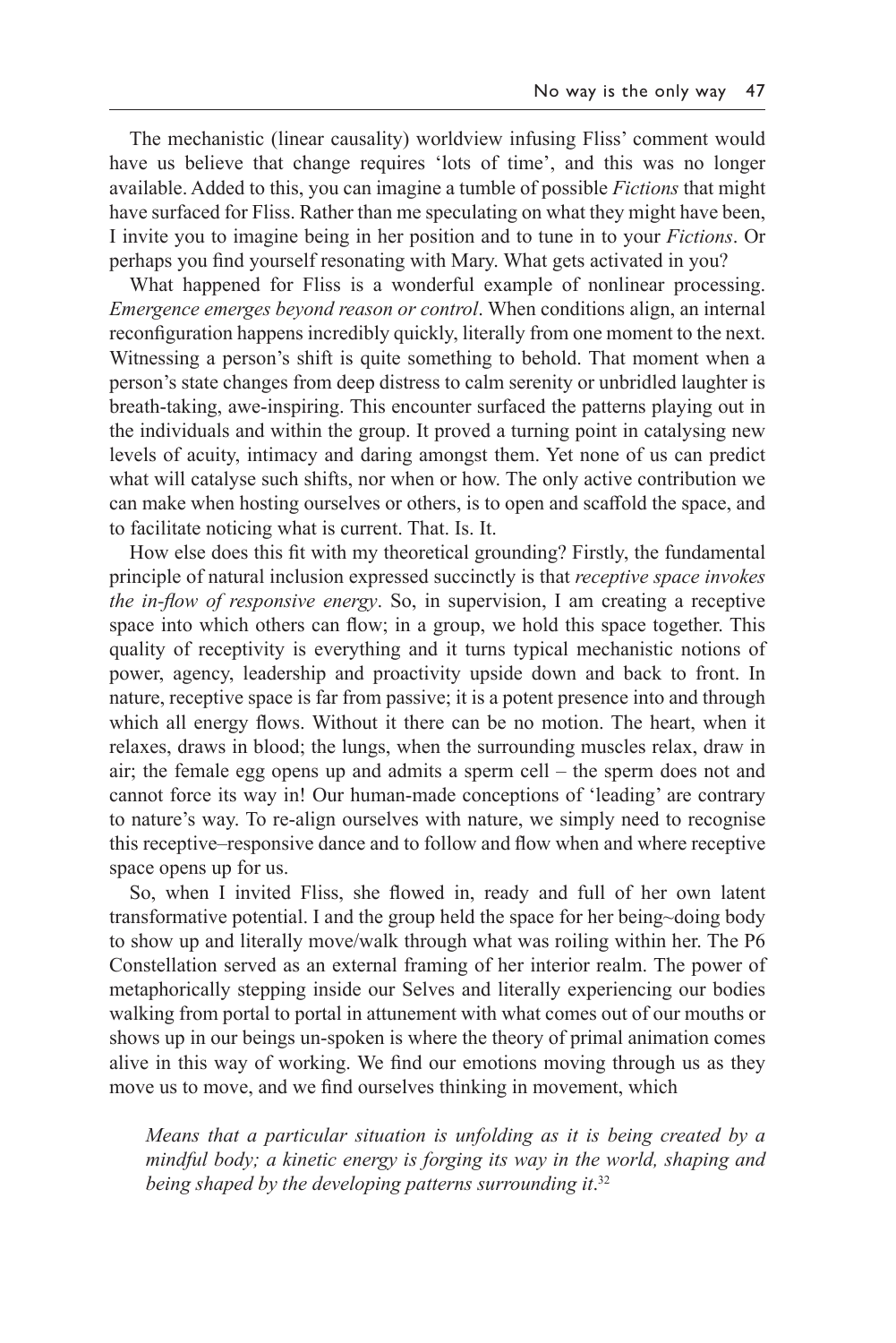Having a shared framework as a resource makes an incredibly complex processing dynamic seem so very simple. How does it do that? Because it reduces one-dimensional cognitive overload by bringing all of our being~doing moving bodies into the inquiry. It opens us up to using our aesthetic, affective, auditory, kinaesthetic, kinetic, spatial, verbal and visual faculties, as well as our rational thinking, past recall and imaginations.

## **Closing comments**

I am keenly aware that what you have encountered in these pages may be unfamiliar, surprising – and perhaps, at times, perturbing. In these pages, I have opened a window into how my worldview and theoretical grounding shows up in my praxis. My deepest hope is that in this account you may have found something that affirms, excites, aerates, inspires and enriches your own practice and, ultimately, our evolving profession – remembering that

*No way is the only way!*

#### **Notes**

- 1 In my thesis I use four icons ( $\blacktriangleright \Box \blacklozenge \gtrsim$ ) to represent these four statewaves (Gardiner, 2021, PhD pending publication)
- 2 (Birch & Gardiner, 2019).
- 3 Enform means to form, shape or fashion.
- 4 (Gardiner, 2019, 2021b, PhD pending publication).
- 5 Natural Inclusionality (Rayner, 2017: pp. 55–59) is comprehensible only through modes of inquiry that attend to our actual experiences of natural phenomena: 'combine intimate (first person) with distanced (third person) modes of perception, to enable relational/empathetic (second person) perception . . . Intuitive, aesthetic, imaginative, empathetic, poetic modes of enquiry and expression are all valid, so long as these are experience-based' (Rayner, 2020: online).
- 6 In referring to 'complexity thinking', I bring together complexity science ('objective') and systems thinking (including meaning-making and perspectives typical in inter-subjective domains).
- 7 Animation is 'the fundamental, essential, and properly descriptive concept to understanding animal life' (Sheets-Johnstone, 2009: p. 375).
- 8 Living Theory Action Research (Whitehead, 1985, 2000, 2010).
- 9 These chapters offer more in-depth explanation of swarm behaviour, complex adaptive systems and natural inclusionality (Birch & Gardiner, 2019).
- 10 In the School of Systems Sciences in Hull University Business School.
- 11 I use **'admit'** in a very particular way. When I **embolden** the word, I invoke the complex of its meanings: '**Admit**: acknowledge/recognise; allow/take in, allow the possibility/validity of; accept as valid/possible' (Gardiner, 2021b, PhD pending publication: Appendix, p. 133).
- 12 Aesthetic–Poetic gave birth to 34 poems during my doctoral inquiry. Additionally, I have created several approaches, frameworks and models (Gardiner, 2021b, PhD pending publication).
- 13 (Bateson, 2016: p. 169).
- 14 Self-protection is one of two primal purposes I see playing out repeatedly in myself and others. This shows up, often inappropriately – not when I am **actually** under threat, but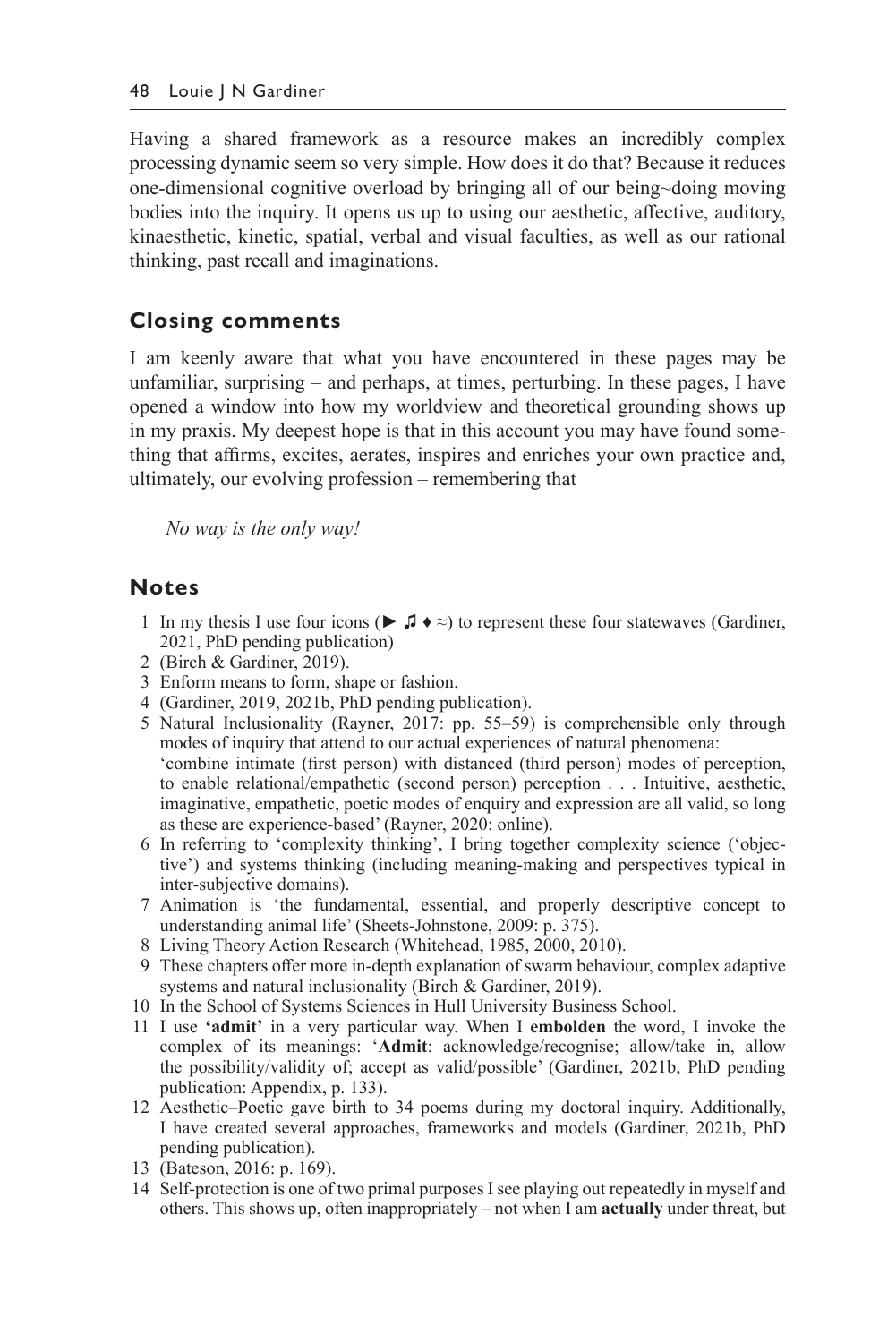when I am **believing** I am; that is, when something from my past that is not grounded in present actualities becomes activated and begins to play out through me, often precipitating outcomes I am trying to avert (Gardiner, 2021b, PhD pending publication).

- 15 This behaviour sits at the heart of my praxis, keeping me alert to my ethical commitment to act for the well-being of myself, others and the wider world (Gardiner, 2019).
- 16 (Rayner, 2017, 2018).
- 17 My composite doctoral submission will be in the public domain 2021/2022.
- 18 Epistemology refers to how knowledge is 'created' and what is knowable. Simplistically, this is delineated in three ways: objective (that which exists independent of an individual; factual, tangible, quantifiable); subjective (personal: meaning a person makes of something, unverifiable by anyone except the individual whose meaning it is); inter-subjective/constructionist (that which arises between subject–object where the object can also be other persons; meaning-making conveyed in and through language/symbols and taken to be real, amongst those who agree it to be so).
- 19 (Crotty, 1998; Evely et al., 2008; Moon & Blackman, 2014).
- 20 By '**reflective**', I mean looking back to the past to better understand what we did, how and why and referring to other knowledge sources to see if/how they may illuminate what we experienced. It also means reflecting back 'mirror-like', with nothing added, and nothing taken away. '**Reflexive**' refers to in-the-moment **noticing** and **attending** to what is happening in the here and now (Gardiner, 2019, 2021b, PhD pending publication).
- 21 Scientific experiments rely on creating stable experimental conditions, for example, by introducing fixed protocols (not possible in 'real life'), attempting to remove variables (that are inextricably linked in 'real life' so cannot actually be removed) and then assuming that if we do the **exact** same thing over and over again we will get guaranteed results (which, in real life, we know rarely happens, because everything is always changing and we are adapting accordingly).
- 22 In complex living systems, there are infinite, entangled interdependencies. When we 'remove' variables to try to make a situation more 'stable'(i.e., more predictable and manageable), we may inadvertently introduce far greater instability. This is why many change programmes fail.
- 23 Praxis: the generative fusion of practice and theory informing and enhancing each other.
- 24 (Whitehead, 1985).
- 25 The praxis of Presence in Action is scaffolded by a framework called the P6 Constellation, a practice called the Acuity Practice; and set of paradigm-attuned behaviours through which our embodied knowing is expressed. These are called Symmathesic Agency Behaviours (Gardiner, 2019, 2021b, PhD pending publication).
- 26 See Chapter 7 herein; and also Gardiner (2014, 2019, 2021b, PhD pending publication).
- 27 In using this term 'data', I am expanding its meaning to include intangible as well as tangible data.
- 28 (Andersson, 2018).
- 29 All names are made up and some details are brought together from different cases to safeguard anonymity.
- 30 (Sheets-Johnstone, 1999).
- 31 See Chapter 7 herein (Sheets-Johnstone, 1999, 2009, 2011).
- 32 (Sheets-Johnstone, 1981: p. 405).

## **References**

- Andersson, P. (2018). *Making Room for Complexity in Group Collaborations: The Roles of Scaffolding and Facilitation*. Doctor of Philosophy Doctoral Thesis. University of Gothenburg, 9 November. http://hdl.handle.net/2077/57854.
- Bateson, N. (2016). *Small Arcs of Larger Circles Framing Through Other Patterns*. Triarchy Press.